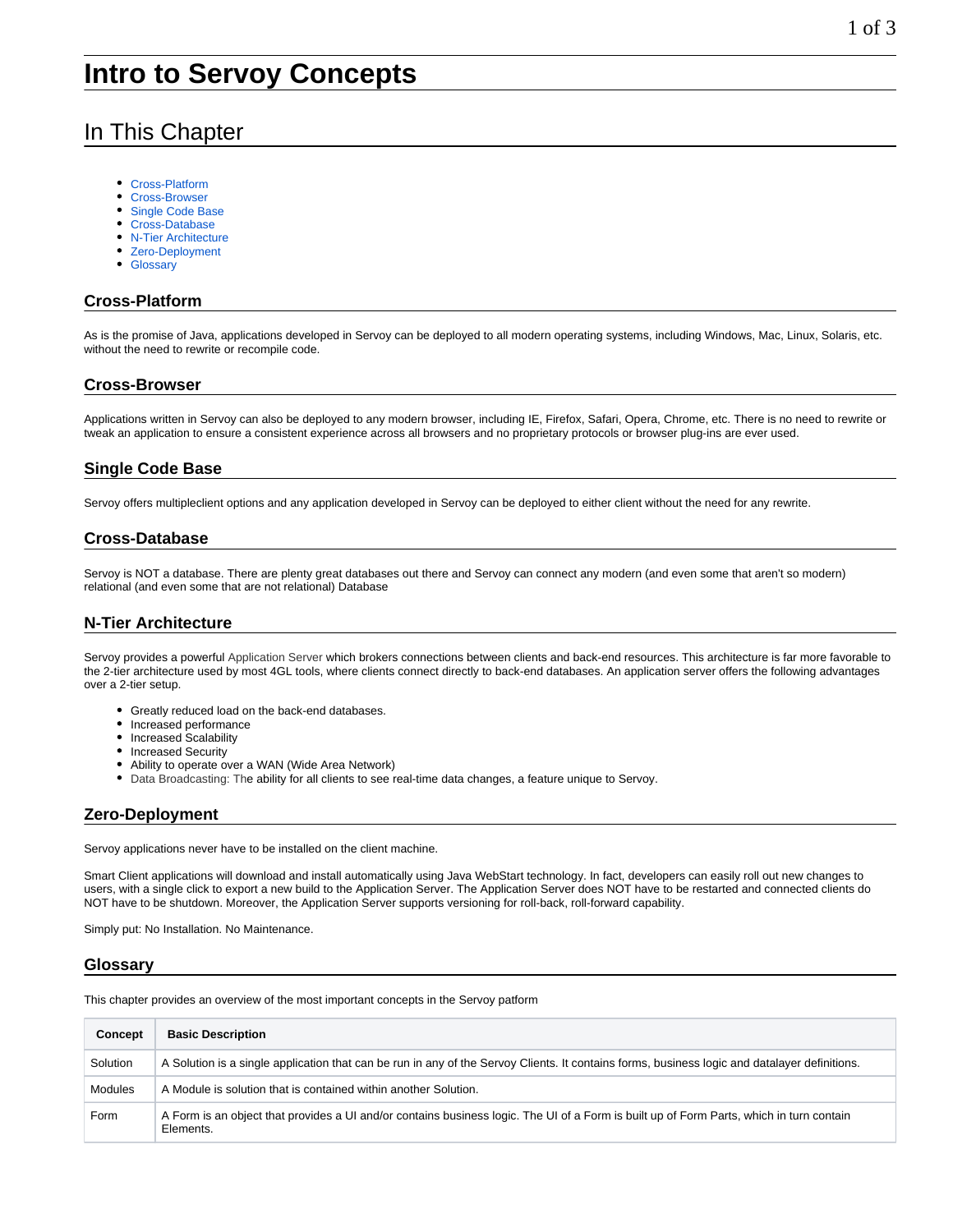| Abstract<br>Form         | An Abstract Form is a Form that does not implement any Form Parts and as such can not be shown to the user, but can contain business<br>logic and can act as a Super Form for Child Forms                                                                                                                                                                                                                                                                                                                                                                                                                                                                                                                                                                                                                                                                                                                                                                                                                         |
|--------------------------|-------------------------------------------------------------------------------------------------------------------------------------------------------------------------------------------------------------------------------------------------------------------------------------------------------------------------------------------------------------------------------------------------------------------------------------------------------------------------------------------------------------------------------------------------------------------------------------------------------------------------------------------------------------------------------------------------------------------------------------------------------------------------------------------------------------------------------------------------------------------------------------------------------------------------------------------------------------------------------------------------------------------|
| Super<br>Form            | A Form that is used as a Parent for a Child Form through inheritance                                                                                                                                                                                                                                                                                                                                                                                                                                                                                                                                                                                                                                                                                                                                                                                                                                                                                                                                              |
| Parent<br>Form           | Alias for Super Form                                                                                                                                                                                                                                                                                                                                                                                                                                                                                                                                                                                                                                                                                                                                                                                                                                                                                                                                                                                              |
| Child Form               | A Form that extends another Form through inheritance                                                                                                                                                                                                                                                                                                                                                                                                                                                                                                                                                                                                                                                                                                                                                                                                                                                                                                                                                              |
| Form Parts               | Horizontal bands on the Form that together make up the vertical dimensions of a Form, like a header, body and footer.                                                                                                                                                                                                                                                                                                                                                                                                                                                                                                                                                                                                                                                                                                                                                                                                                                                                                             |
| Form View                | The 'view' mode of the Form. There are three modes available:                                                                                                                                                                                                                                                                                                                                                                                                                                                                                                                                                                                                                                                                                                                                                                                                                                                                                                                                                     |
|                          | TableView: the body part of the Form shows multiple Records in a grid of data, with each record occupying one row<br>• RecordView: the body part shows 1 record and the elements can positioned any way the developer thinks suit<br>• ListView: the body part shows multiple records and the display of each record is equal to how the record would be displayed in<br>RecordView                                                                                                                                                                                                                                                                                                                                                                                                                                                                                                                                                                                                                               |
| Element                  | A UI widget that can be placed on a Form, like a Field, button, Label or TabPanel for example                                                                                                                                                                                                                                                                                                                                                                                                                                                                                                                                                                                                                                                                                                                                                                                                                                                                                                                     |
| Container                | A Element that can contain another another Form, like a TabPanel or SplitPane                                                                                                                                                                                                                                                                                                                                                                                                                                                                                                                                                                                                                                                                                                                                                                                                                                                                                                                                     |
| Bean                     | A UI widget that is not a core Element in Servoy, but a drop in extension to the built-in list of Elements                                                                                                                                                                                                                                                                                                                                                                                                                                                                                                                                                                                                                                                                                                                                                                                                                                                                                                        |
| UI                       | UI is short for User Interface. In Servoy a UI is provided by Forms with their Form Parts which contain Elements                                                                                                                                                                                                                                                                                                                                                                                                                                                                                                                                                                                                                                                                                                                                                                                                                                                                                                  |
| Media                    | A file object, usually images.                                                                                                                                                                                                                                                                                                                                                                                                                                                                                                                                                                                                                                                                                                                                                                                                                                                                                                                                                                                    |
| Media<br>Library         | The library in which Media's are stored.                                                                                                                                                                                                                                                                                                                                                                                                                                                                                                                                                                                                                                                                                                                                                                                                                                                                                                                                                                          |
| Inheritance              | The mechanism of creating new Forms (Child Form) that extending existing Forms (Super or Parent Form).                                                                                                                                                                                                                                                                                                                                                                                                                                                                                                                                                                                                                                                                                                                                                                                                                                                                                                            |
| <b>Business</b><br>Logic | The logic written by developers in JavaScript                                                                                                                                                                                                                                                                                                                                                                                                                                                                                                                                                                                                                                                                                                                                                                                                                                                                                                                                                                     |
| JavaScript               | The scripting language used in Servoy to write business logic                                                                                                                                                                                                                                                                                                                                                                                                                                                                                                                                                                                                                                                                                                                                                                                                                                                                                                                                                     |
| Scripting<br>Layer       | The virtual layer in the Solution where all the execution of business logic takes place                                                                                                                                                                                                                                                                                                                                                                                                                                                                                                                                                                                                                                                                                                                                                                                                                                                                                                                           |
| Scripting<br>API         | The predefined set of functions by Servoy to facilitate common actions, for example the API of all the datalayer components for easy<br>datamanipulation                                                                                                                                                                                                                                                                                                                                                                                                                                                                                                                                                                                                                                                                                                                                                                                                                                                          |
| Plugin                   | A drop-in extension to the Scripting API                                                                                                                                                                                                                                                                                                                                                                                                                                                                                                                                                                                                                                                                                                                                                                                                                                                                                                                                                                          |
| Function                 | A single bit of executable logic in JavaScript                                                                                                                                                                                                                                                                                                                                                                                                                                                                                                                                                                                                                                                                                                                                                                                                                                                                                                                                                                    |
| Method                   | A JavaScript function that is tied to an object is called a method of that object                                                                                                                                                                                                                                                                                                                                                                                                                                                                                                                                                                                                                                                                                                                                                                                                                                                                                                                                 |
| Variable                 | A named property that can contain a value                                                                                                                                                                                                                                                                                                                                                                                                                                                                                                                                                                                                                                                                                                                                                                                                                                                                                                                                                                         |
| Scope                    | A JavaScript execution context within the Solution. A scope contains variables and functions. When the functions get executed, they are<br>executed within that scope. Within Servoy there are a few types of scopes:                                                                                                                                                                                                                                                                                                                                                                                                                                                                                                                                                                                                                                                                                                                                                                                             |
|                          | • Solution / top-level scopes: These scopes are not tied to anything but the solution itself. A default 'globals' scope is automatically<br>available when a solution is created (but can be removed by the developer). Other top-level scopes can be created by the user.<br>• Form scope: each form has a scope attached to it, in which the JavaScript logic that is tied to that form is executed.<br>If the Form is extending another Form through inheritance, the JavaScript scope also inherits the variables and functions defined in the<br>parent Form's scope.<br>A form has access to the calculations scope through a record.<br>• Foundset scope: the scope in which Entity Methods and Table Events are defined and execute. The methods from the foundset scope<br>have access to the calculation scope through a record.<br>• Calculation scope: the scope in which Calculations are defined and execute. The calculation scope is a special scope that is meant just<br>for the record itself. |
| Globals                  | The default top-level scripting scope inside a Solution or a Module.                                                                                                                                                                                                                                                                                                                                                                                                                                                                                                                                                                                                                                                                                                                                                                                                                                                                                                                                              |
| Datalayer                | The exposed objects in the Form scopes that are tied to columns and tables in the database.                                                                                                                                                                                                                                                                                                                                                                                                                                                                                                                                                                                                                                                                                                                                                                                                                                                                                                                       |
| Datasource               | A datasource is the identifier for an external source of tabular data, in most cases a table from a database.                                                                                                                                                                                                                                                                                                                                                                                                                                                                                                                                                                                                                                                                                                                                                                                                                                                                                                     |
| Dataprovid<br>er         | A named property that contains data. The property can be tied to a element in the UI or can be interacted with in scripting.<br>A dataprovider can either be:                                                                                                                                                                                                                                                                                                                                                                                                                                                                                                                                                                                                                                                                                                                                                                                                                                                     |
|                          | • a variable in the scope of a Form,<br>• a variable in the global scope or<br>• the dataproviders of the selected record in a FoundSet                                                                                                                                                                                                                                                                                                                                                                                                                                                                                                                                                                                                                                                                                                                                                                                                                                                                           |